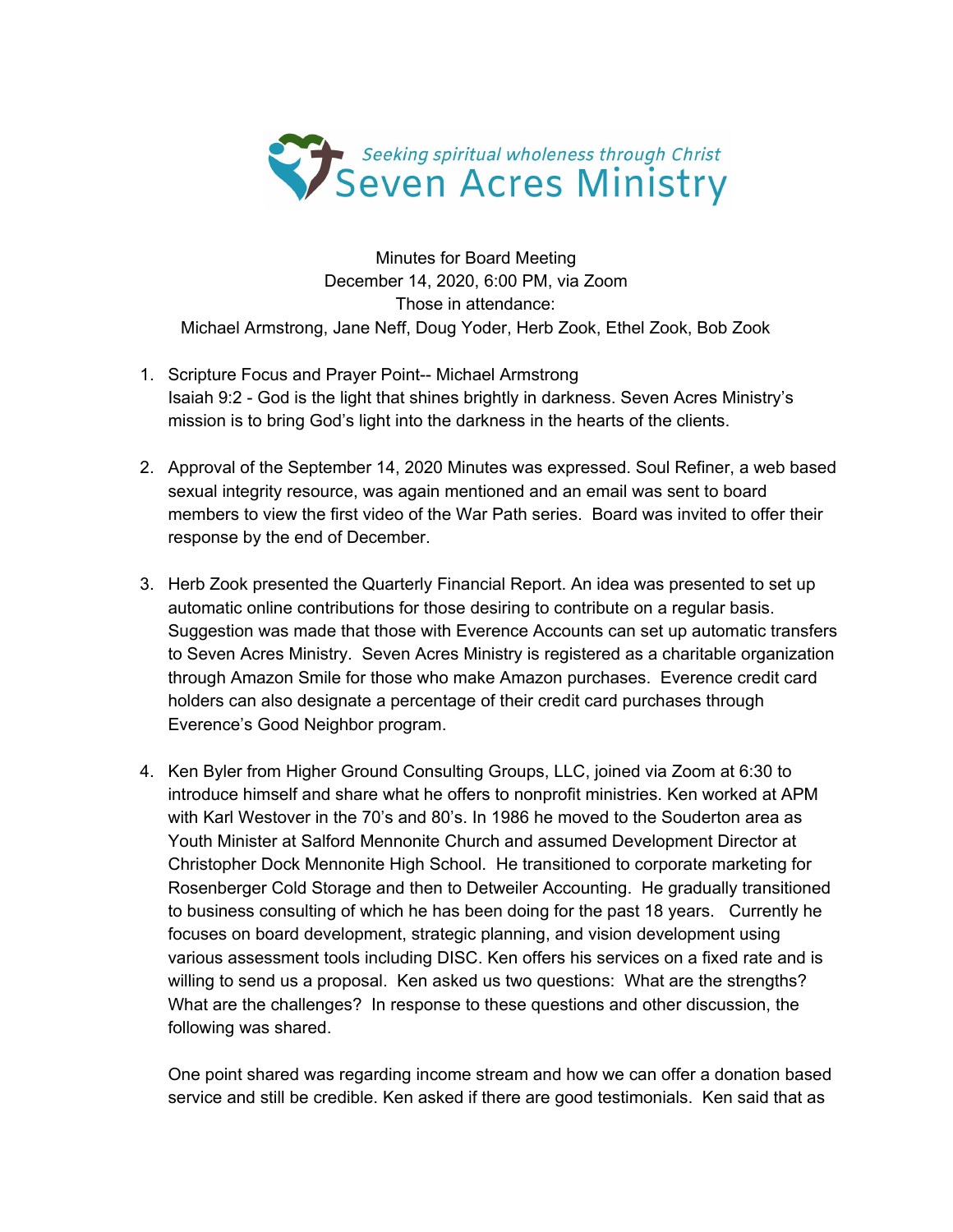we make a decision to acquire his services, we need to feel comfortable with him. Ken's approach is to frame really good questions to help boards to think in a different way. Ken asked, "Are you open to being challenged?"

In a discussion following our time with Ken, we talked about the pace of developing Seven Acres Ministry; a slow path vs. a fast path. What kind of path have we been on and what kind of path should we be on? In the past we have been on a slow path. But this path, for example, will postpone the acquisition of office space. A word of caution was given for slow path development, that an organization may never grow. A key question that needs to be answered is - What is our desired pace? Some on the board indicated that they have more of a jump-in and make things happen approach to ministry development.

It was also expressed that it is necessary to clearly answer the questions: What are the goals? Target audience? The board invited Ethel and Bob to be sensitive to God's leading in clarifying goals for Seven Acres Ministry. This discernment process also includes "pumping the brakes" and allowing God to lead.

It was noted that there is a gradual increase in clients and donations but it will be a long time to reach the point where the need for office space is met.

It was acknowledged that when Board members were invited they were not asked to give time beyond the board meeting. No decision was made regarding the acquiring of Ken's services, although there seemed to be a favorable response to what Ken would be able to provide to Seven Acres Ministry. Follow up with Ken will be made by Ethel and Bob with the issue to work on.

- 5. In the Ministry Report the following was shared:
	- Ethel had positive interaction with Big Valley Ministerium on October 13 when she shared about Seven Acres Ministry.
	- On October 16, Ethel met with Karen Peachey for mutual encouragement and prayer. They exchanged brochures. Karen mentioned that in the Lancaster area someone provided instruction and small group discussions for single girls/ladies, using the book Sex and the Single Girl by Julie Slattery. Karen wondered if we might provide something similar. Ethel shared her excitement about the possibility of collaborating with others to provide something similar.
	- In addition to Allensville Mennonite, brochures and rack cards have been distributed to the following churches:
		- i. Locust Grove Mennonite
		- ii. Barrville Mennonite
		- iii. Maple Grove Mennonite
		- iv. Rockville Fellowship (via Big Valley Ministerium meeting)
	- Caring for the Heart Online Assessment Program